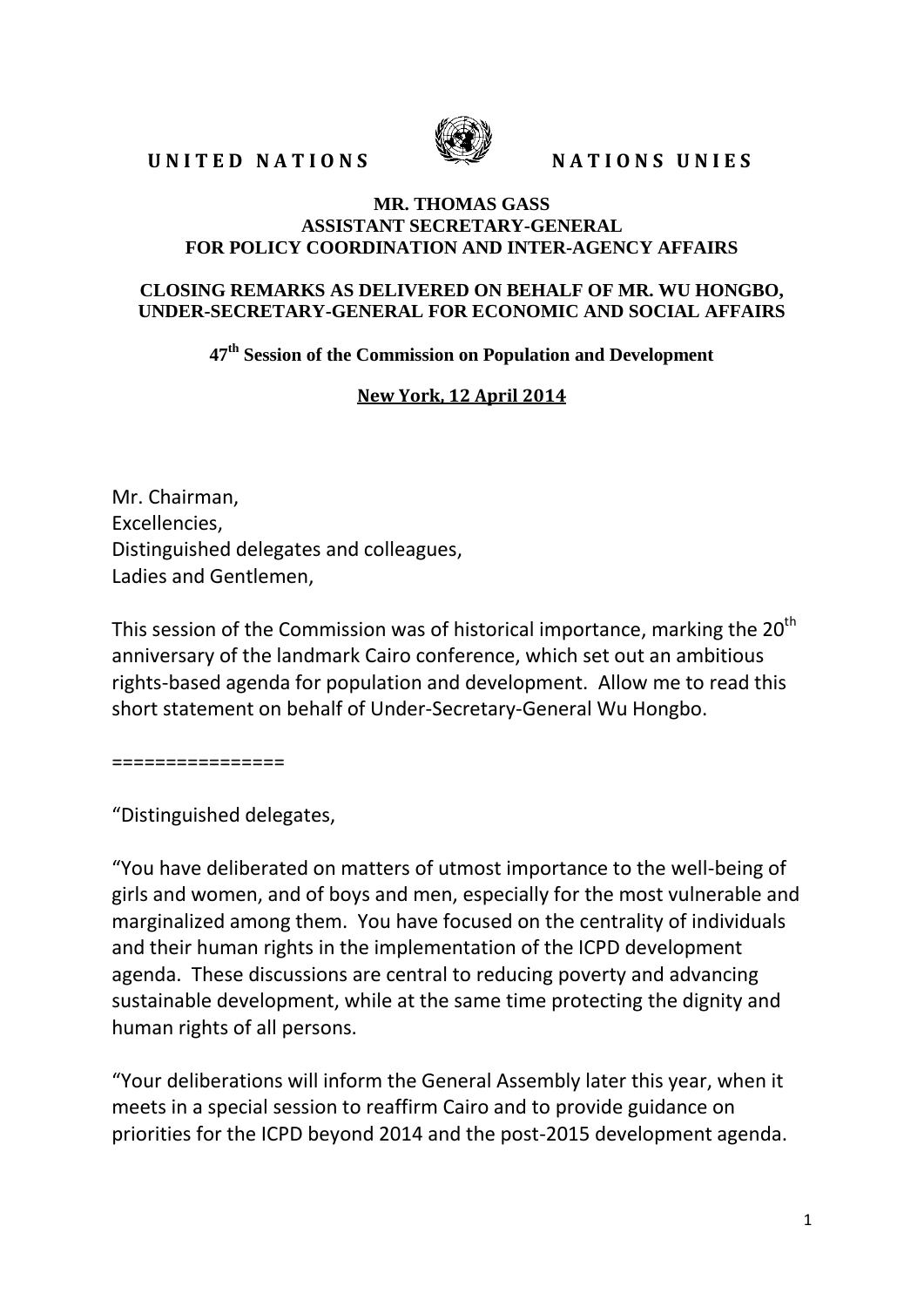"Over the past week, your statements on national experiences were rich and illuminating, and the inputs from civil society were strong, diverse and engaged. You reaffirmed overwhelming support for the Cairo agenda. You highlighted measurable progress that has been made on a number of goals and objectives of Cairo, including reduced poverty, increased education, improved maternal and child health, and increased participation of women in the labour force, among others.

"You have reiterated that respect for, and fulfilment of, human rights must be the guiding principle for advancing the ICPD goals beyond 2014 and the future development agenda. You also highlighted the unfinished agenda, emphasizing that progress has been uneven, with many vulnerable and marginalized groups left behind.

"We must reach out to all vulnerable and marginalized populations: to empower them, to end all forms of discrimination, to protect their rights and to ensure that they are equal partners in development.

"You have emphasized that advancing sexual and reproductive health and rights is central not only to the well-being of women, children and their families, but also for the broader development of societies and nations.

"You have affirmed that persistent gender inequality hampers women's access to sexual and reproductive health care services, and that many harmful practices, such as child marriage, female genital mutilation, and violence against women, continue to compromise the health and well-being of women and girls, violating their human rights. We *must* re-commit to ending such practices.

"Your deliberations have also been useful to the work of my Department, and for the work of the Population Division in providing reliable data and analyses concerning population trends, including projections of future trends, which are vital for purposes of planning and monitoring of population policies.

"Of course we all know that renewed high-level political commitment to the Cairo agenda is necessary, but it is not sufficient on is own: it must be accompanied by the necessary resources and means for effective implementation."

================